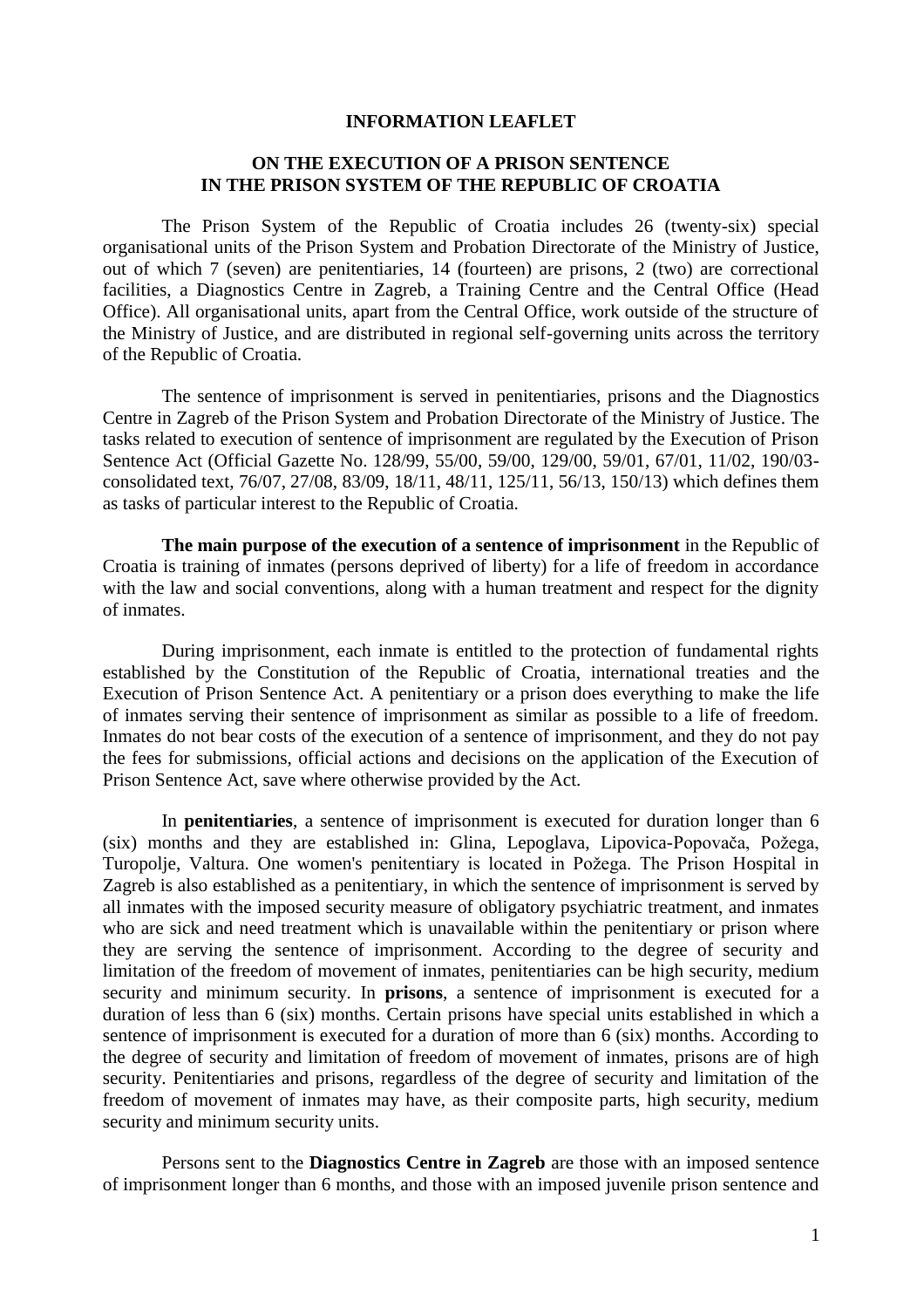with an additional imposed security measure of obligatory psychiatric treatment, and persons whose sentence was assumed in accordance with an international treaty or a special law, regardless of the length of the imposed sentence. Expert teams consisting of experts of different specialities, who carry out comprehensive diagnostics of the current condition for all inmates, are formed at the Diagnostics Centre in Zagreb. The diagnostics consists of a psychological, pedagogical, social, criminological and medical analysis, followed by an identification of characteristics and conditions directly or indirectly related to the criminal offence and criminal behaviour in general, and it suggests basic treatments necessary for achieve the purpose of imprisonment. Based on the entire analysis, the expert teams draft a proposal on the selection of the nature and type of the penal institution where an inmate will continue to serve his/her sentence of imprisonment. During the stay at the Diagnostics Centre in Zagreb, inmates are provided with expert, psychological, social and/or legal assistance with the purpose of facilitating the adjustment to the conditions of imprisonment. The Central Office makes a decision based on the proposal of the expert team of the Diagnostics Centre in Zagreb on the nature and type of a penitentiary or prison in which an inmate will continue to serve the sentence of imprisonment.

In order to achieve the main purpose of imprisonment (training of inmates for a life of freedom in accordance with the law and social conventions), an **individual programme of executing a sentence of imprisonment** is set out for each inmate, which includes information on: allocation to unit, working assignment, use of free time, vocational training and education, contacts with the world outside the penitentiary or prison, benefits, special procedures (compulsory medical treatment against drug addiction, social, psychological and psychiatric assistance, team and individual work), special security measures, programme for the preparation for release and post release assistance. By setting out an adequate individual programme of the execution of sentence, inmates are helped in developing a sense of personal responsibility. During the execution of sentence, an individual programme may be altered in accordance with inmate's behaviour, success in executing an individual programme as well as circumstances that may emerge during the execution of sentence.

In the Prison System of the Republic of Croatia **an inmate is guaranteed a right** to: accommodation respecting human dignity and health standards, protection of personality and ensuring confidentiality of personal data, regular portions of food and water in compliance with medical standards, work, training, expert legal assistance and legal remedies for protection of his/her rights, provided medical care and protection of maternity, contacts with the outside world, a minimum of two hours a day to be spent outdoors within the penitentiary or prison, correspondence and conversation his/her attorney, exercise of religion and contacts with authorized religious representatives, getting married in penitentiary or prison, the right to vote on general elections and other rights envisaged in the Execution of Prison Sentence Act. Foreign citizen inmates are entitled to correspond and have conversations with diplomatic and consular representatives of their country or of a state protecting their rights.

During the execution of sentence, an inmate **must** behave in compliance with the Execution of Prison Sentence Act and with regulations enacted based on it, he/she must comply with lawful orders of penitentiary or prison employees who take part in procedure of the execution of sentence, and he/she must participate in the implementation of the programme for execution of sentence. In accordance with the regulations, inmates must maintain and regularly clean all premises in a penitentiary or prison up to two hours a day, without financial compensation, they are required to keep personal hygiene, clean laundry, clothing, shoes and bedding, and follow doctor's orders concerning medical treatment and take measures for the purpose of treatment, prevention of infective diseases and protection of health. An inmate can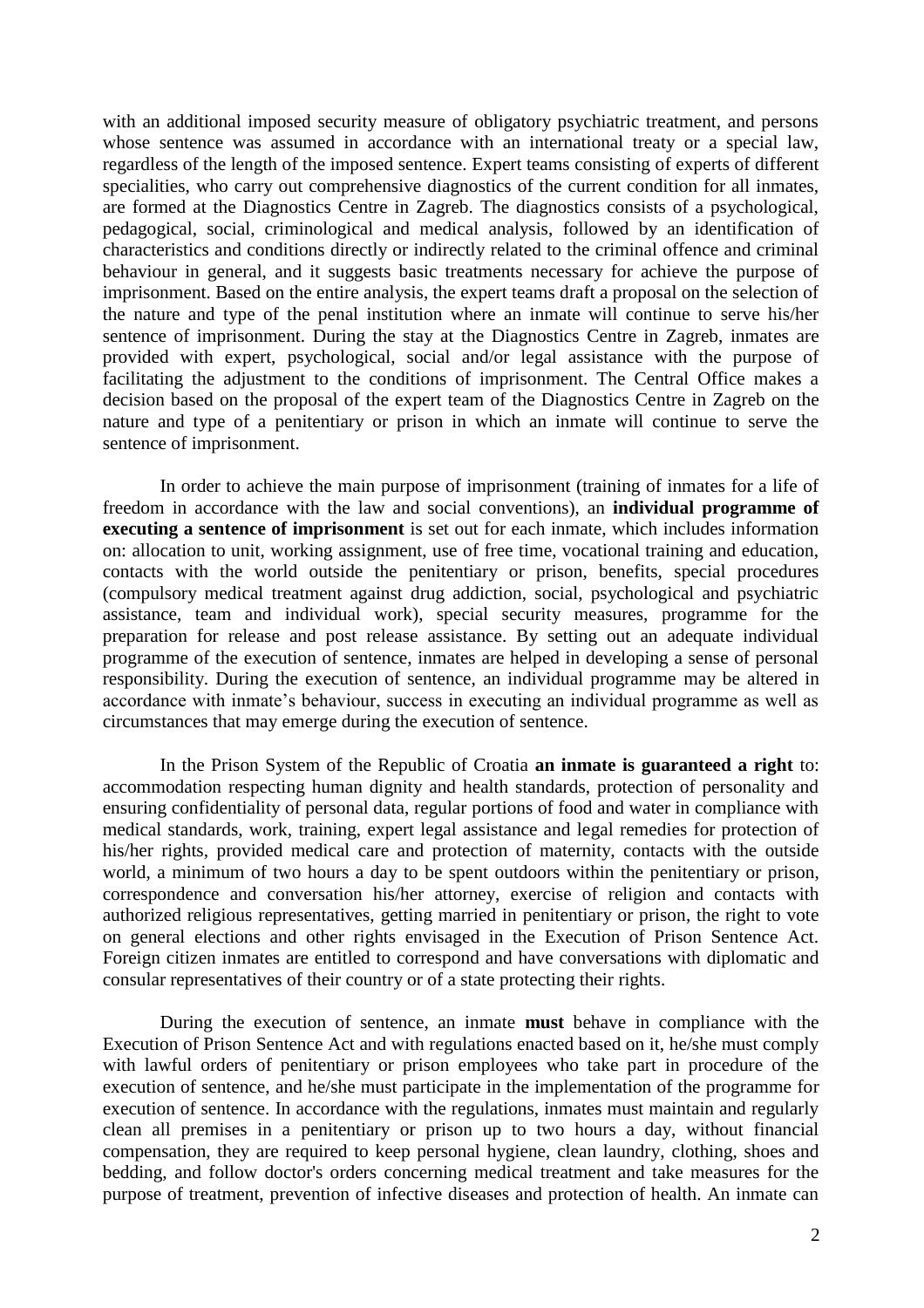be tested for psychoactive substances, alcohol and infective diseases in compliance with medical standards at any time. Inmates and their property can be searched at any time by an authorised official. An inmate behaving contrary to the regulations on execution of sentence is committing a disciplinary offence, and his/her liability is established by a procedure laid down by law of the penitentiary or prison in which an inmate is located, and in the second instance, the proceedings are brought before an executing judge of a competent court in an appeal. An inmate is required to compensate the material damage which he has done by a disciplinary offence.

Within the aforementioned rights, method of their protection and obligations of inmates, the employees of the penitentiary or prison refer inmates to the execution of sentence in the penitentiary or prison immediately upon arrival, and further during the execution of sentence. During the execution of sentence, an inmate has access to the Execution of Prison Sentence Act, as well as the Rules of Internal Order of the penitentiary or prison in which the sentence is being executed, which regulates the organization of life and work of inmates. Employees are required to keep all data and information on an inmate as an official and professional secret.

An inmate has **legal remedies available for the protection of his/her rights: the right to file complaints** concerning the treatment and decisions of penitentiary or prison employees, which can be submitted to the warden of penitentiary or prison, to the Central Office and the executing judge and **a request for a judicial protection** from acts and decisions illegally denying or limiting him/her in any right specified in the Execution of Prison Sentence Act which can be submitted to the executing judge.

**The executing judge** of the competent County Court protects the rights of inmates, supervises the legality of the prison sentence execution procedure, ensures equal rights and equality of inmates before the law, visits inmates at least once a year, talks with inmates and instructs them about their rights from this Execution of Prison Sentence Act, and about the way of exercising these rights.

Considering the **conditions of accommodations** in penitentiaries or prisons of the Prison System of the Republic of Croatia, an inmate is ensured an accommodation which meets health, hygienic and spatial standards and is appropriate to the climate. Inmates serve their prison sentence jointly. Inmates who are believed not to have negative influence on each other can be accommodated in the same room, however they can be accommodated in a separate room as well (area of accommodation - living quarters of inmates). In an area of accommodation, each inmate is provided with a separate bed, bedding, cabinet for personal items, chair and  $4 \text{ m}^2$  and  $10 \text{ m}^3$  of space. Each area of accommodation has a joint table, and a window allowing additional daylight for reading without causing any difficulties in terms of vision and fresh air supply. Within the area of accommodation or outside of it, inmates are provided with permanent access to the sanitation facilities and a sink in accordance with their needs in clean and appropriate conditions, and potable water is always available. The living quarters, where inmates spend time during the day, enable inmates to watch television programmes and listen to radio programmes, read newspapers and books, play board games and other social engagements of inmates. Additionally, there are other common rooms for inmates in which different activities for inmates take place and which meet their physical, spiritual and cultural needs. All rooms and areas of penitentiaries or prisons used by inmates are properly maintained and regularly cleaned.

A penitentiary or prison provides an inmate with clothes and shoes as well as bedding appropriate for the climate, unless the inmate has his/her own. Working inmates are provided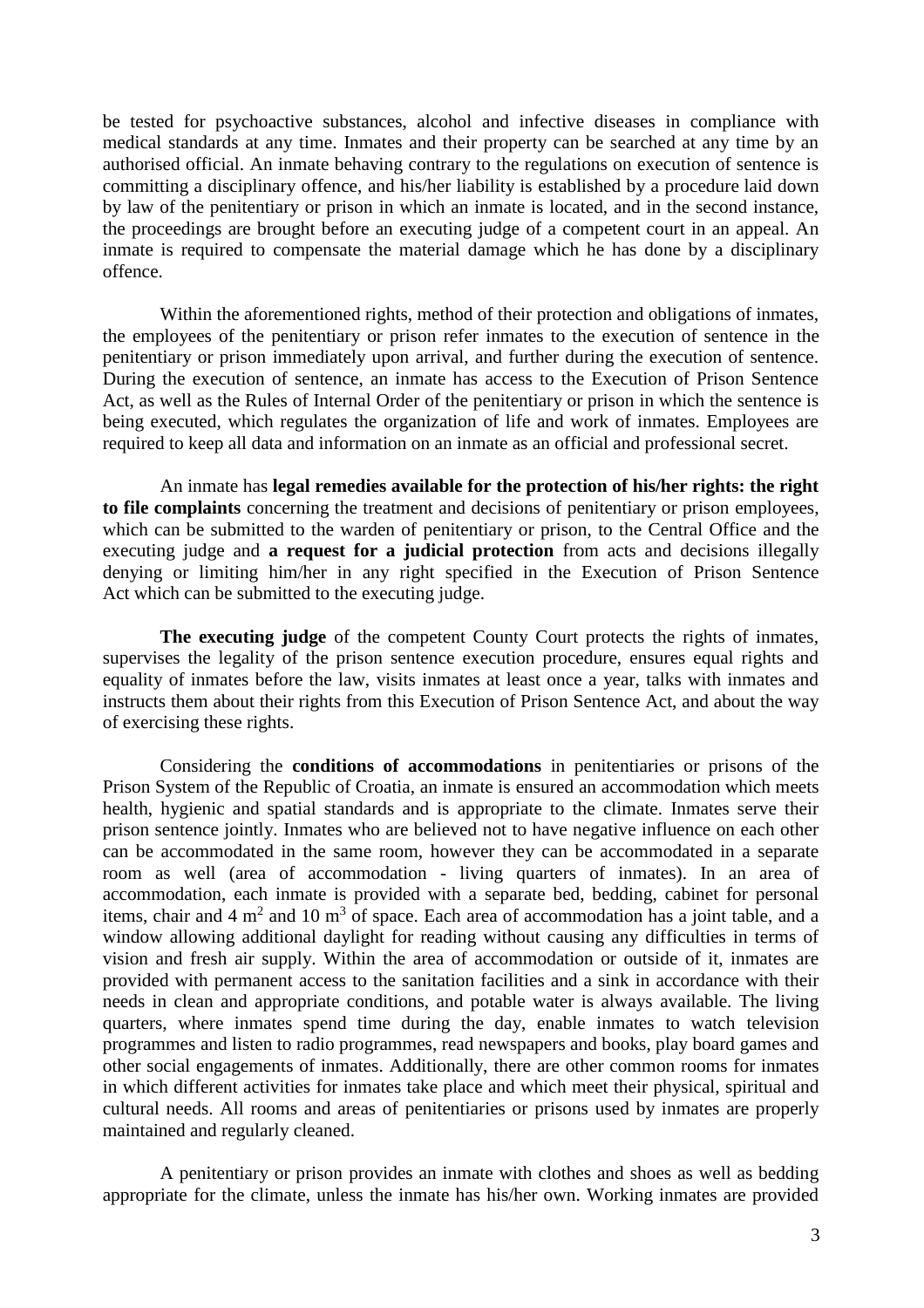with working clothes and shoes. Inmates may wash their bodies every day, shower usually twice a week and at least once a week. Inmates are required to keep personal hygiene, maintain tidiness of their beds and cabinets and to clean the sleeping area and other premises where they reside. A penitentiary or prison ensures toiletries for keeping personal hygiene and supplies for keeping clothing, shoes, sleeping areas and other premises clean. Beddings are replaced by clean beddings every 15 (fifteen) days, towels every 8 (eight) days and, if necessary, more frequently.

Inmates are granted at least 3 (three) appropriately prepared and served **meals** daily, which in their quality and quantity meet the nutritional and hygienic standards appropriate for inmate's age, health, nature of work an inmate is doing, inmate's religious and cultural demands, all in accordance with the capacity of the penitentiary or prison. Working inmates will be served with an additional, hot or cold meal. Menus for inmates are planned according to the prescribed nutritional standards and recommended daily amounts of energy and nutrients. There are several types of menus for inmates: regular menus, vegetarian, low-calorie or religious menus that are made in the penitentiary or prison, depending on their possibilities and needs as well as the needs of inmates serving their prison sentence. Other menus will be provided with meals prepared according to special nutritional regimes and according to inmate's health condition and the order of a medical specialist. If an inmate's request for the exemption of certain food cannot be met, he or she will be permitted to buy supplies in the penitentiary or prison shop, at his/her expense or in another appropriate way. An additional meal will be granted for working inmates.

An inmate who wants to work, **will be enabled to work** in accordance with his/her health requirements, acquired knowledge as well as the capacity and needs of penitentiary or prison, on the basis of a medical opinion. An inmate may be assigned to work outside of the penitentiary or prison. Inmates receive compensation for their work. A working inmate has the right to an annual recess and the right to a sick leave. A penitentiary or prison organizes elementary education and vocational training and acquisition of new working skills for inmates, in accordance with its capacity. Elementary education and literacy programme for illiterate inmates are also organized.

**Free time of inmates** is organised through various workshops for painting, technical activities, music, literature, theatre, journalism, information technology and similar. In accordance with the possibilities of a penitentiary or a prison an inmate is permitted to organize his/her free time, if that time does not violate security and order and does not disturb other inmates. A penitentiary or prison occasionally organizes various sport and recreational competitions, lectures and artistic performances for inmates. An inmate has the right to practice his/her religion using his/her own religious literature and things for religious use, and he/she also has the right to contact a priest from his/her religious community.

Within the Prison System of the Republic of Croatia, an inmate is **granted with medical treatment** as well as measures and activities of health care with a quality and scope determined by the Croatian Institute for Public Health for insured free persons from the compulsory health insurance. If an ill inmate cannot be provided with medical treatment within the Prison System, i.e., if it concerns situations which require emergency medical care, the inmate is immediately transferred to the closest public health institution.

An inmate has the **right to receive visits** by family members twice a month and during the holidays for at least one hour. Other persons are allowed to visit the inmate upon receiving the approval of the warden. Minor children may visit their inmate parents every week and on